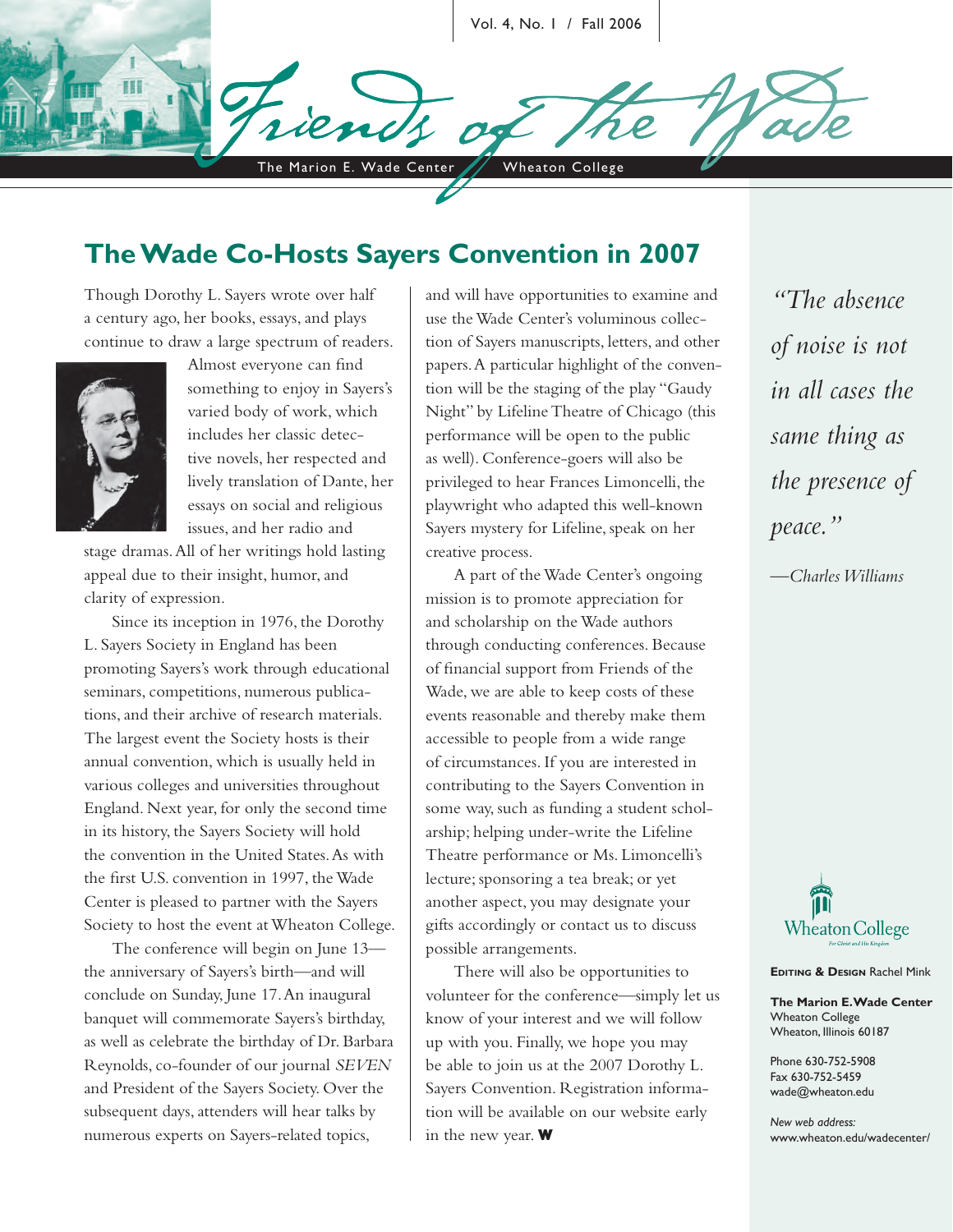# **Corne**

**Director's**

Director's

As you read this, my six-month study leave, which began July 1, is nearing its end. During these months away from the office, I have worked on several writing and research projects, and fulfilled various speaking engagements. High priorities have included shaping the Wade Chair inaugural address into a publishable form, and also reworking my talks from last spring in Korea for publication there. After speaking at the C.S. Lewis Festival in Petoskey, Michigan, I traveled to England to speak, to do research on Lewis, and to build connections regarding possible manuscript acquisitions.

Though the time away from the Wade Center has been productive, my short times back have also been exciting. In my absence, the Wade staff has completed numerous outreach elements that have long been planned, including the website, a new museum wall exhibit, and the secure museum display case. I have developed an even greater appreciation for my staff in the last few months; they have navigated many challenges in my absence to not only carry out the usual tasks of running the Wade, but also to accomplish these additional projects, continuing to make the treasures of the Wade Center available in new ways. A special thanks to each of you who supported them in this work. I look forward to returning to the office in January and giving you a more complete update on the results of my sabbatical. May you know the hope and peace of Advent this month amidst the holiday rush.

WITH ALL GOOD WISHES,

in hitchel

#### **Did You Know?**

This year is the 50th anniversary of the publication of *Till We Have Faces*, considered by many scholars to be C.S. Lewis's finest work of fiction, and by some, his best book. The novel is dedicated to Joy Davidman, whom Lewis married in that same year. *The Last Battle* was also published in 1956. Dr. Lyle Dorsett, Davidman biographer and former director of the Wade Center, states that Joy's influence can be seen in both novels. Joy herself said that although she did not think she could write as well as Lewis, she could help him write more like himself. (See *A Love Observed*, Harold Shaw Publishers, 1998. 117, 147.) **W**

THE LAST BATTLE

## **Wade Growth in 2006**

In 2005, the Wade Center saw numerous staffing changes: Heidi Truty assumed the role of Head of Public Services, Laura Schmidt returned to the Wade as archivist, and Rachel Mink joined the staff as administrative and editorial support. Just recently, Shawn Mrakovich started full-time hours as the office coordinator. As the Wade's team has adjusted after a year of fluctuations and grown into greater stability in 2006, it has become possible to complete long-awaited tasks as well as new projects.

One task that had been relegated to the backburner for years because of its complexity and size was the installation of a new website. Our former site was one page that contained only rudimentary information on our facility and resources. Many people had difficulty finding it online even when searching specifically for information about our seven authors. This past spring, the whole staff revived discussions from years past to determine what would go on a website, and how it would work. A summer filled with revisions and tests solved many issues and raised others, and by fall, thanks to the tireless efforts of Les Barker and Craig Taylor in Wheaton College's Marketing Communications department, we were able to build a site that is attractive, accessible, thorough, and that forms a strong foundation for future additions. This new resource will reduce the number of basic questions we receive by phone and email, as

> well as attract visitors who may not otherwise learn about us.

The Wade staff also spent the summer planning a new wall display for the museum. The new exhibit, conceived by Marj Mead, and designed by Shawn Mrakovich and student worker Stephanie Plichta, draws out the symbolism in Charles Williams's novel *The Place of the Lion*, and contextualizes the book in Williams's body of work. It is interesting to note that it was over this book that Williams and C.S. Lewis first began correspondence, while Williams was simul-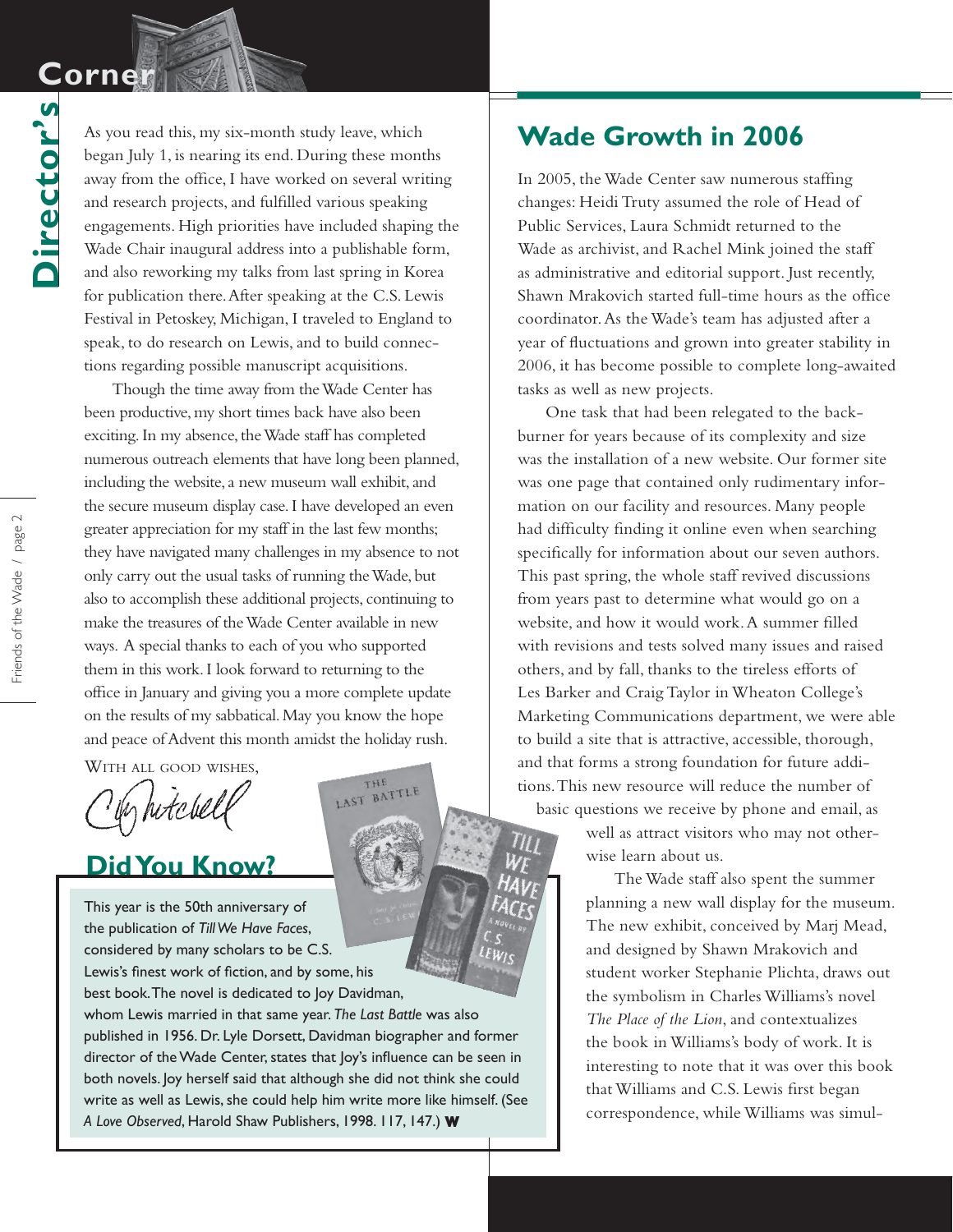

*Heidi Truty and Chris Mitchell unpack the crate containing the Sayers and Reynolds correspondence*

taneously editing Lewis's book *The Allegory of Love* for the Oxford University Press. Conveniently, it turned out that Dr. Rolland Hein's syllabus for the fall sessions of "Reading at the Wade" (our Saturday morning book group) also included *The Place of the Lion*.

A further new museum addition, about which many of you already know, is the installation of the custom display case, generously made possible by Wheaton College's Class of 1961 as their 45th reunion gift. Another recent gift from Wheaton alumni is an oil painting by the Russian painter Nicolai Remisoff received from Mary ('43) and Robert "Dag" ('43) Johnson. Entitled "Peonies," this piece now hangs alongside the Reading Room's windows to the garden, giving researchers (and the archivists) a glimpse of spring even now while winter approaches.

Dr. K. James Gilchrist (recipient of the 2003 Kilby Research Grant) recently donated his collection of World War I artifacts, including items such as uniform tags and shell fragments, that he obtained in the course of his research on C.S. Lewis's military service for his book *A Morning After War*. An especially notable archival acquisition this year is the Sayers and Reynolds correspondence, which comprises over 300 letters that Dr. Barbara Reynolds and Dorothy L. Sayers exchanged from 1946 until just before Sayers's death in 1957. We were able to purchase this superb manuscript collection thanks to designated gifts from many Friends of the Wade.

None of these projects could have been completed without the support our staff and facility receive from the Friends of the Wade. Your investment in this work through volunteering, donations, prayer, referrals, and friendship sustains the Wade Center's existing work and makes continued growth possible. We thank you and welcome your visit anytime. **W**

#### **Spotlight on** *SEVEN*

#### **Volume 23**

We are pleased to announce the release of Volume 23 of *VII: An Anglo-American Literary Review*. This issue opens with Richard Gill's insightful analysis of how G.K. Chesterton's sense of wonder influenced his social theories. Another piece, by Jack Knowles, compiles C.S. Lewis's criticism of American literature through letters, diary entries, and marginalia. Much of Knowles' material comes from the Wade Center's Lewis library holdings.

Other articles included in Volume 23 are Emma Hawkins' article "Eagles with Attitude" (on Tolkien's *The Hobbit*), philosopher Mark Talbot's review of Victor Reppert's book *C.S. Lewis's Dangerous Idea: In Defense of the Argument from Reason*, Don King's bibliography of Joy Davidman's writings, and various book reviews.

Of special note in this issue is Christopher Dean's presentation of selections of hitherto unpublished Dorothy L. Sayers correspondence from the Sayers Society's collection. In 2004, Norah Lambourne, a friend and collaborator of Dorothy Sayers, presented the Sayers Society with 93 of the letters she had received from Sayers from 1946 until the author's death in 1957. Sayers and Lambourne worked together on numerous large theatrical productions, but also worked up small artistic projects with friends and family in mind. The letters cover personal and professional matters, but particularly delightful are the humorous sketches that accompany many of Sayers's cat stories. To order *SEVEN*, contact the Wade Center or download an order form on our website. **W**